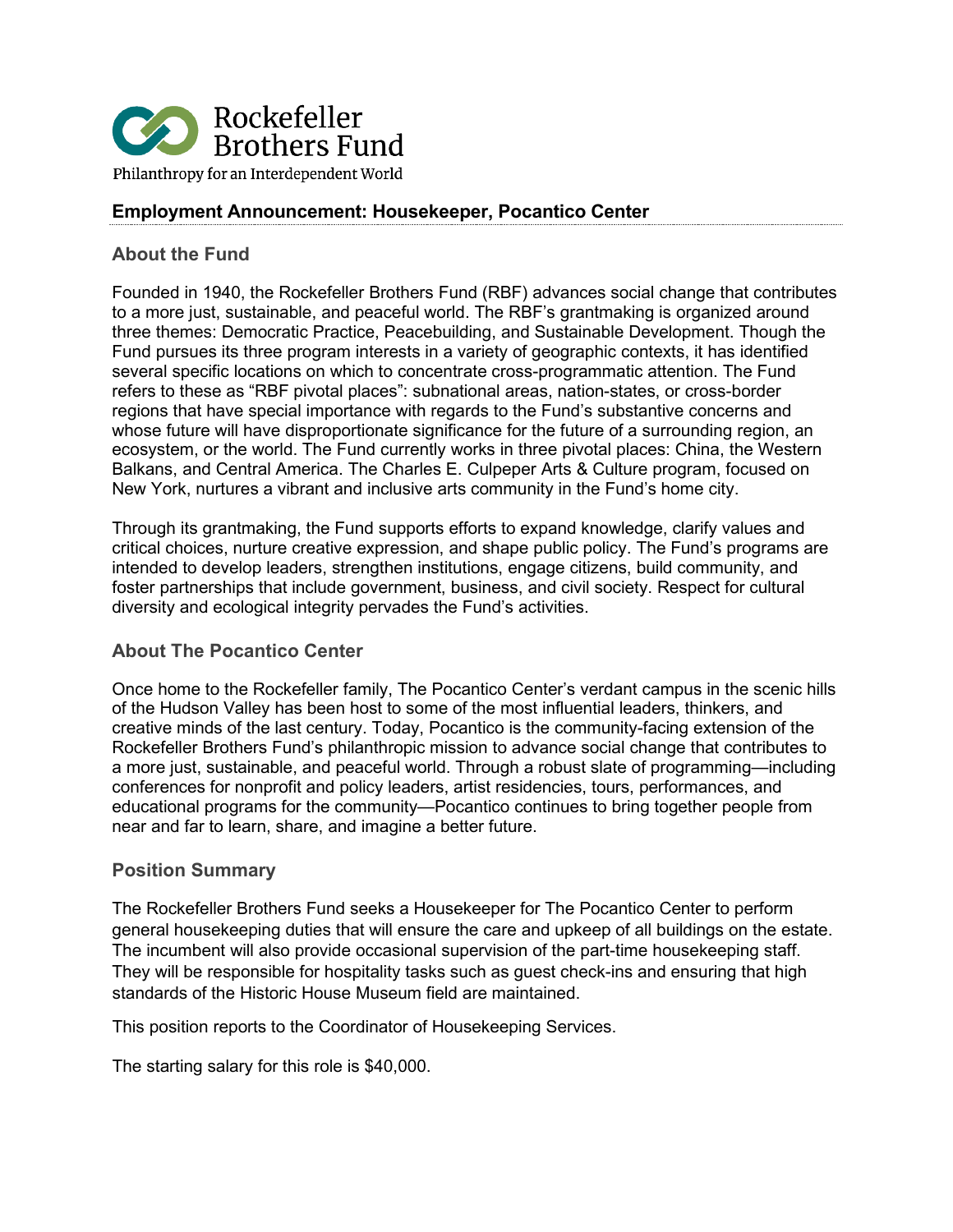# **Key Responsibilities**

Housekeeping Services

- Maintain cleanliness to the highest standard of care for all areas, including guest rooms, common areas, and museum spaces.
- Partner with part-time cleaning staff to ensure that all assigned tasks are successfully completed.
- Prepare bedrooms for use by conference participants (conferees) and residents, which includes stocking supplies such as shampoo, soap, toilet paper, etc.
- Change sheets and towels after conferees and residents depart and clean assigned areas.
- Wash, dry, iron, and store laundry.
- Perform routine cleaning of the Pocantico Center, as needed, including cleaning silver and urns.
- Assist in maintaining inventory of all household supplies, linens and towels, and conference supplies for guest bedrooms. The supplies include reusable water bottles, beer, wine, and soda for sitting rooms. Dispense as needed.

## Hospitality Tasks

- Check-in quests, as assigned.
- Assist catering staff during receptions.
- Perform miscellaneous hospitality tasks and report problems as they arise.

#### *The incumbent will perform all other duties assigned by the Coordinator of Housekeeping Services.*

### **Qualifications**

- Knowledge of general housekeeping practices.
- Willingness and ability to learn new methods and techniques for the care of objects and other furnishings.
- Ability to clean and handle delicate objects throughout Kykuit, the Coach Barn, the Breuer House, and other buildings on the property, as needed.
- Ability to maintain a flexible work schedule, including occasionally being available after business hours and on weekends.
- Ability to communicate effectively and professionally with staff and guests.
- Demonstrated ability to work independently and manage multiple projects simultaneously.
- Experience supervising staff due to the expectation of occasional oversight of assigned part-time housekeeping staff.